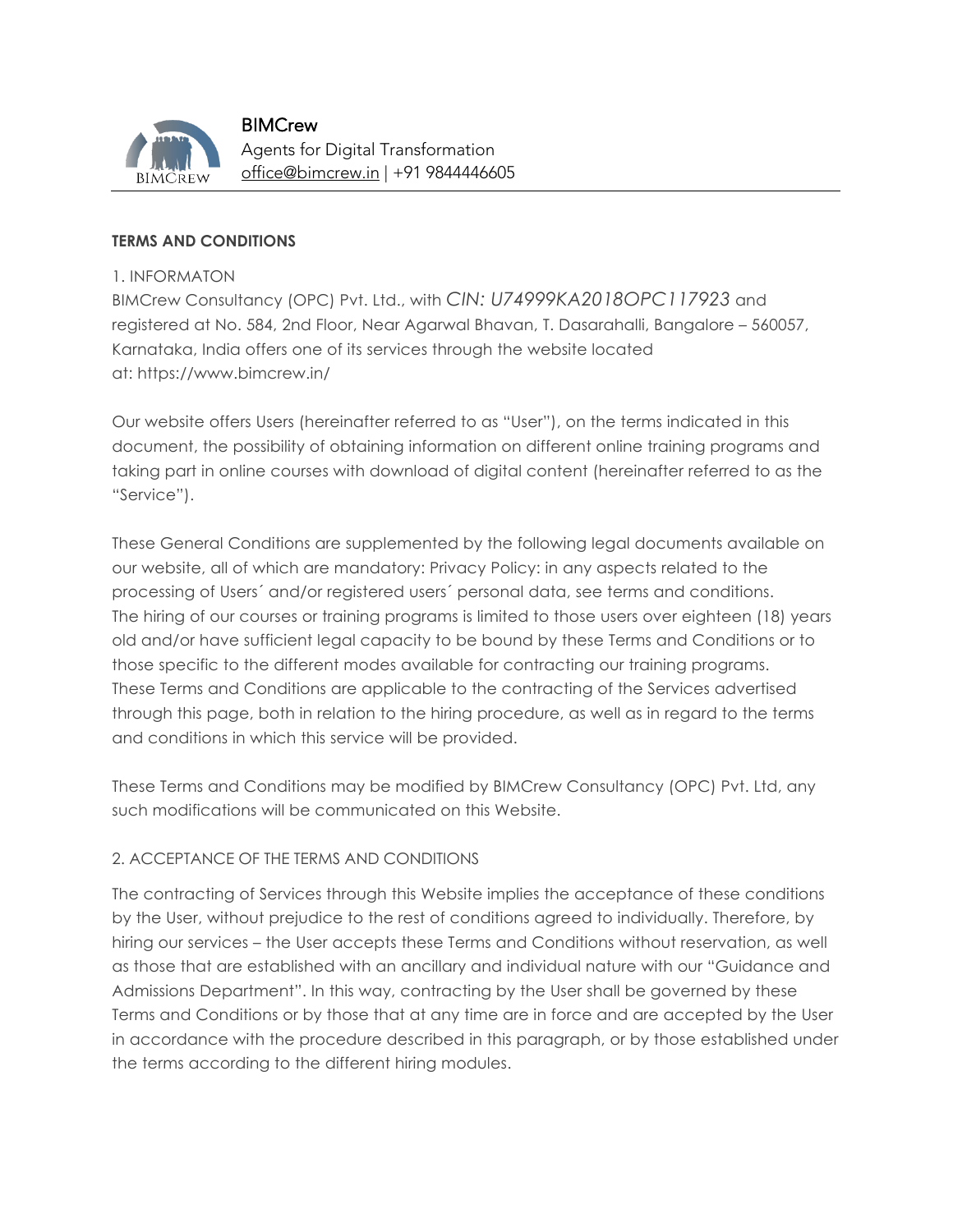In case of discrepancy between the different legal texts contained within the Website and these Terms and Conditions, the latter will prevail, without prejudice to the particular conditions that the user has agreed to with our "Department of Guidance and Admission", which will prevail over these, whenever these are in writing and have been previously accepted by BIMCrew Consultancy (OPC) Pvt. Ltd.

3. CONTRACTING OF TRAINING EXECUTIVE PROGRAMS AND ONLINE COURSES BIMCrew Consultancy (OPC) Pvt. Ltd. uses various channels for the dissemination of its academic, executive and certified programs. Therefore, the contracting of our services can be done in different ways, as follow:

# 3.1 Consulting and contracting courses through the Website

The consultation and contracting of our online courses is done through the enabled section in our main menu in the "Executive Program" link, and from where they must accept the general conditions of specific hiring expressly and without reservations at the time of contracting.

3.2 Consulting and contracting of academic, executive and certificate programs On this page, it is possible for the user to consult detailed information on our executive and certificate programs. Users can review all our training programs details and their general information individually. You can also download the catalog of the program, which will provide you with additional information about the training program, or by completing the forms available to request information, in which users must record the requested data in the required fields in order to give them the best attention. Upon an additional information request by users and within a maximum of 48 hours, our "Guidance and Admissions Department" may contact them on the phone number provided their request, in order to resolve their doubts or to elaborate on information about our training programs, as well as facilitating a quote if the user deems it appropriate.

In case the user does not find information about a specific executive and certification program, we recommend requesting it by sending your request to office@bimcrew.in in order to obtain the information regarding the program that you want to know about.

## 4. REGISTRATION AND ENROLLMENT IN OUR EXECUTIVE TRAINING PROGRAMS

Once the user has decided that they want to hire our services and start one of our training programs, the "Guidance and Admissions Department" will contact the User to begin the admission and hiring process. Our "Guidance and Admissions Department" will explain the admission process and provide the user with the necessary documents for registration and enrollment, as well as facilitate the individual contracting conditions, which will be deemed as particular binding conditions attached to these Terms and Conditions.

## 4.1 Method of payment